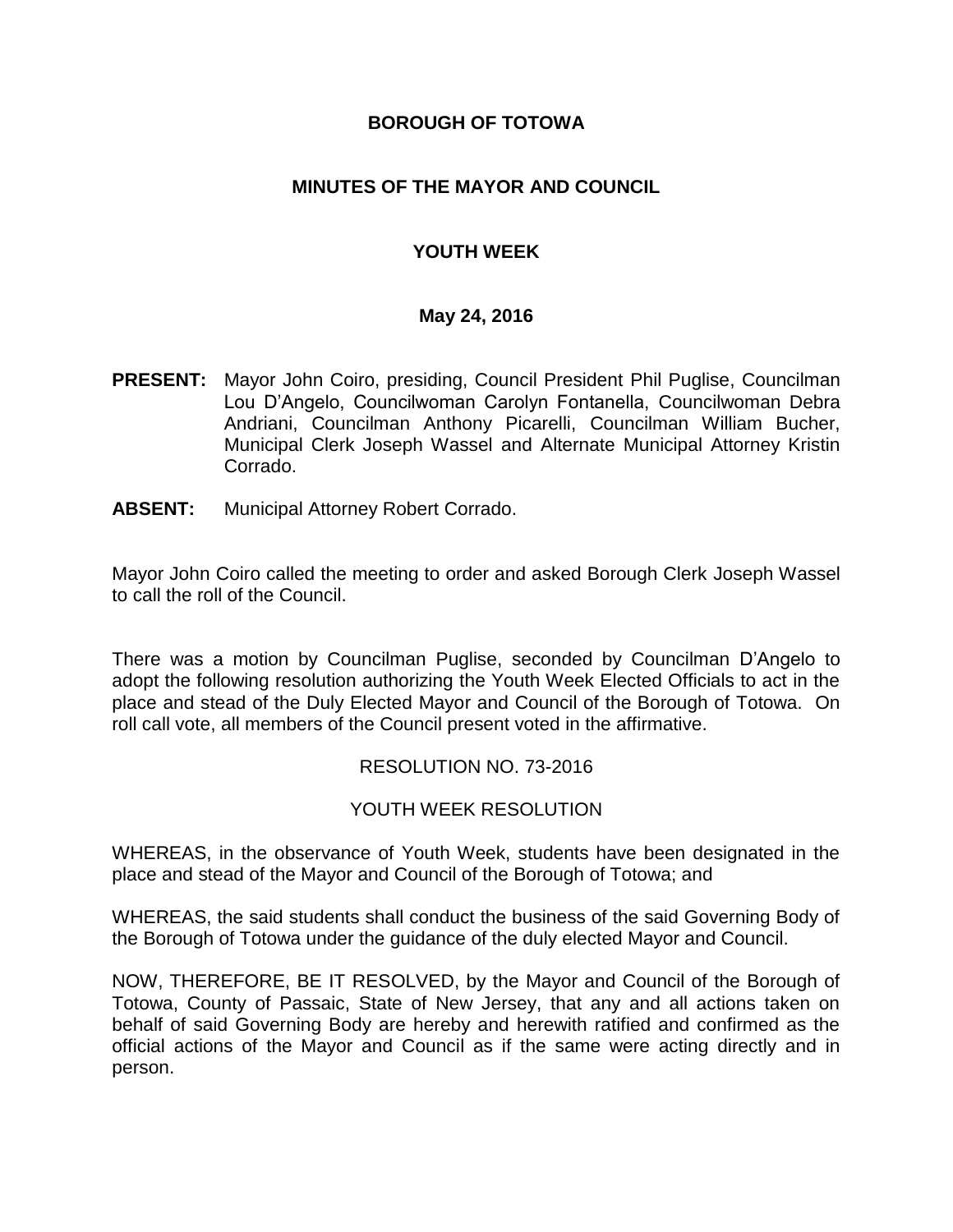Mayor Coiro on behalf of the Mayor and Council presented each Youth Week Elected Official with their own "name plate" and congratulated all participants on their election to their respective positions and their dedication to learning more about the Government process and the Borough of Totowa.

Youth Week Mayor Alexander Martin called the meeting to order and asked Borough Clerk Olivia Shpiruk to call the roll of the 2016 Youth Week Council.

- **PRESENT:** Mayor Alexander Martin, presiding, Councilman Brian Katat, Councilman Nicholas DiNardo, Councilman Christopher Manzi, Councilwoman Ashley Martin, Councilman Michael Povolo, Councilwoman Alyssa Snyder, Municipal Clerk Olivia Shpiruk and Municipal Attorney Ludovico Povolo.
- **ABSENT:** None.

Mayor Martin asked everyone to stand for the Prayer and the Pledge of Allegiance to the Flag.

Borough Clerk Shpiruk recited the following Prayer of the Meeting: Dear Lord, the Mayor and Council pray, that courage and strength abundant be given that the actions of this Council be of benefit to all of the residents of the Borough of Totowa. Lord, we also pray, that you give courage and strength to the Youth Week Mayor, Council and Officials, so that we may fulfill our duties—under the guidance of this duly elected Mayor and Council—to the best of our abilities. And Lord, may you bless our families and friends, teachers and school officials, who have come out tonight, for all of their love and support.

Borough Clerk Shpiruk led everyone in the Pledge of Allegiance to the Flag with the public participating.

Mayor Martin asked Borough Clerk Shpiruk to read the statement of the meeting.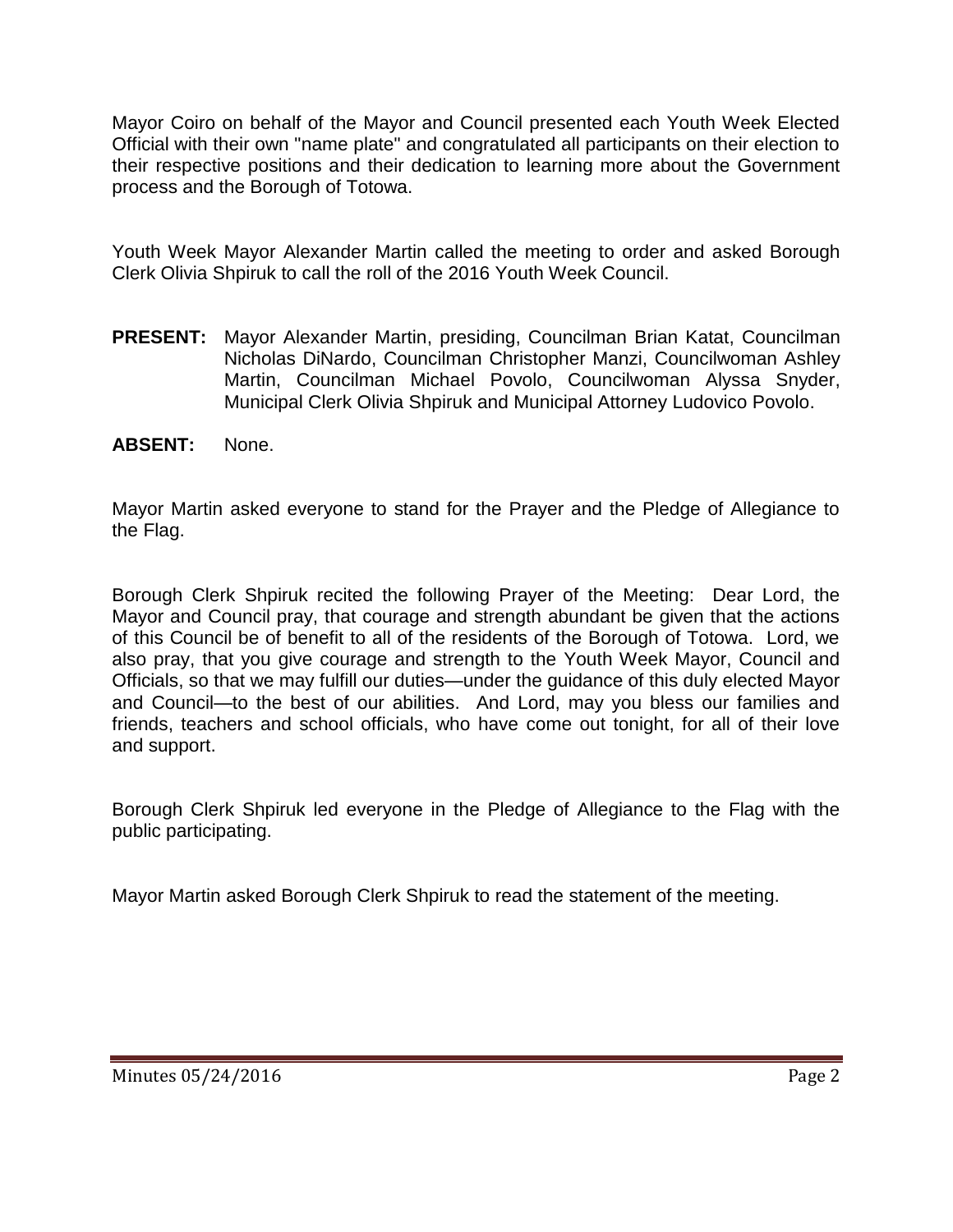Borough Clerk Shpiruk read the following statement: This meeting of the Mayor and Council held on this day is being held in accordance with Chapter 231, P.L. 1975 of the State of New Jersey as amended. The agenda for this meeting has been prepared and distributed to the Mayor and Council and a copy has been on file in the Office of the Borough Clerk.

There was a motion by Councilman Katat, seconded by Councilman DiNardo to dispense with the regular order of business in order to hold a public hearing on Ordinance No. 11-2016 as advertised. On roll call vote, all members of the Youth Week Council present voted in the affirmative.

Borough Clerk Shpiruk announced that Ordinance No. 11-2016 has been advertised for a public hearing for Tuesday, May 24, 2016.

Borough Clerk Shpiruk read the legal notice and the title of Ordinance No. 11-2016.

There was a motion by Councilman Katat, seconded by Councilman DiNardo to open the public hearing. On roll call vote, all members of the Youth Week Council present voted in the affirmative.

Mayor Martin asked if there were any citizens who wish to be heard on Ordinance No. 11-2016.

# CITIZENS HEARD:

There were no citizens who wished to be heard.

There was a motion by Councilman Katat, seconded by Councilman DiNardo to close the public hearing. On roll call vote, all members of the Youth Week Council present voted in the affirmative.

Borough Clerk Shpiruk read Ordinance No. 11-2016 by title: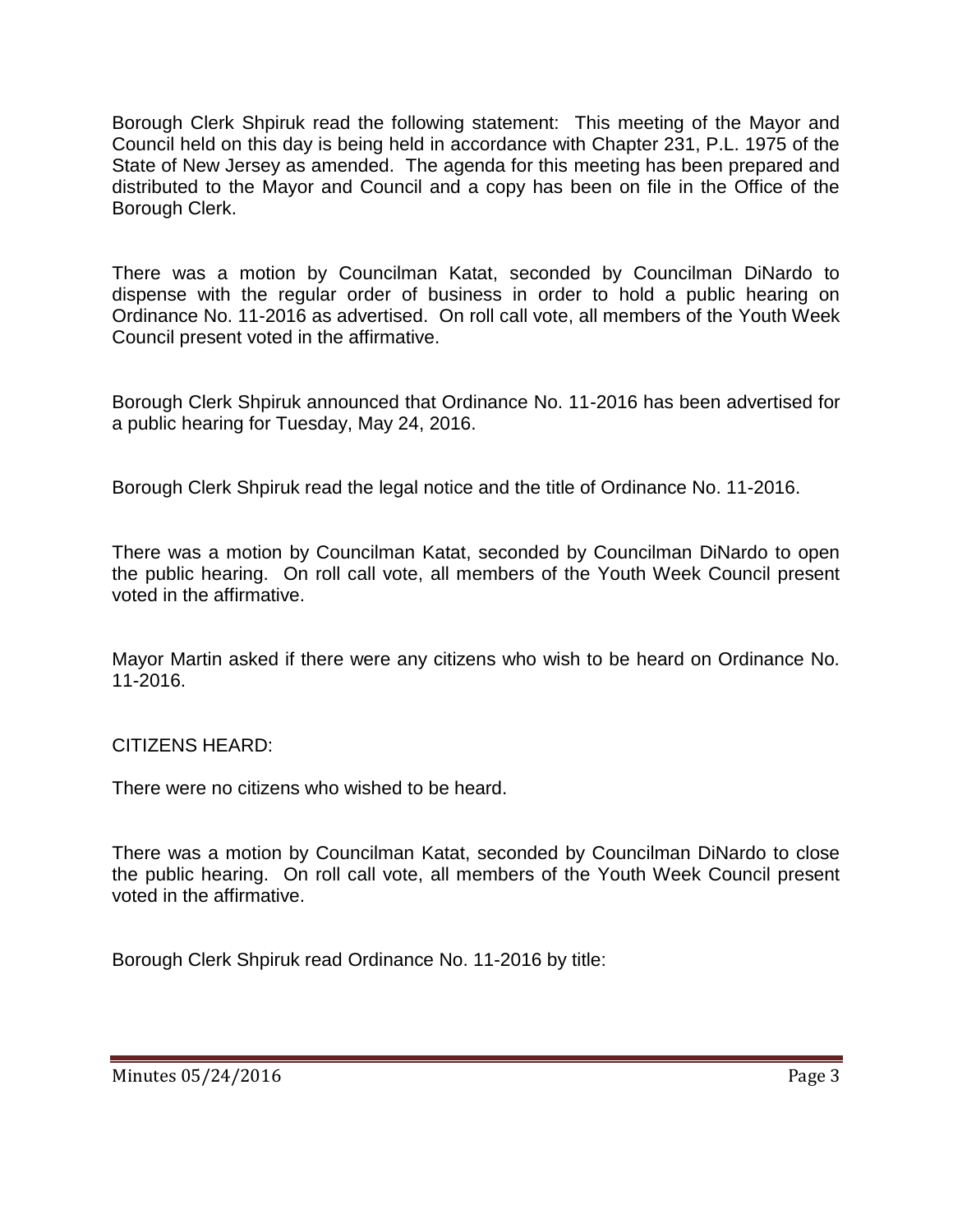#### **ORDINANCE NO. 11-2016**

#### **A CAPITAL ORDINANCE APPROPRIATING THE SUM OF \$641,000 FOR VARIOUS IMPROVEMENTS TO BE UNDERTAKEN BY THE BOROUGH OF TOTOWA AND TO APPROPRIATE \$641,000 FROM THE CAPITAL IMPROVEMENT FUND**

There was a motion by Councilman Katat, seconded by Councilman DiNardo that Ordinance No. 11-2016 pass second and final reading. On roll call vote, all members of the Youth Week Council present voted in the affirmative.

There was a motion by Councilman Katat, seconded by Councilman DiNardo to revert to the regular order of business. On roll call vote, all members of the Youth Week Council present voted in the affirmative.

Mayor Martin asked if any Members of the Council, the Borough Clerk or the Borough Attorney wished to address the Council.

Borough Attorney Ludovico Povolo: Gave the following report.

Honorable Mayor and Council:

The Borough of Totowa has received grants from Passaic County as a sub-grantee of the State of New Jersey from funding provided by the United States Department of Housing and Urban Development Hurricane Irene Disaster Recovery Program as well as from the State Department of Environmental Protection Green Acres Program to implement the Community Development Block Grant – Disaster Recovery Program. These funds will be used to acquire five (5) homes along the Passaic River which were damaged by Hurricane Irene. The homes will be demolished and converted to open space for community-wide use. To date, Totowa has purchased 3 homes and we expect to purchase the remaining 2 properties within the next few months.

In March of 2015, the New Jersey Supreme Court ruled that the Council on Affordable Housing's administrative process had become non-functioning and returned primary jurisdiction over affordable housing matters to the trial courts. The Supreme Court also established a transitional process for municipalities to file a declaratory judgment action with the Superior Court to obtain a judicial version of the substantive certification that they had received or applied for in accordance with the previous regulations. The Supreme Court afforded wide discretion to the 15 Mount Laurel Judges in addressing these Declaratory Judgment actions and enabled the Trial Judges specifically to grant municipalities a 5 month period within which to prepare a compliant Affordable Housing Fair Share Plan. The Borough of Totowa applied for and received immunity through June 23, 2016. On June 23<sup>rd</sup>, a status conference is scheduled before Judge Brogan.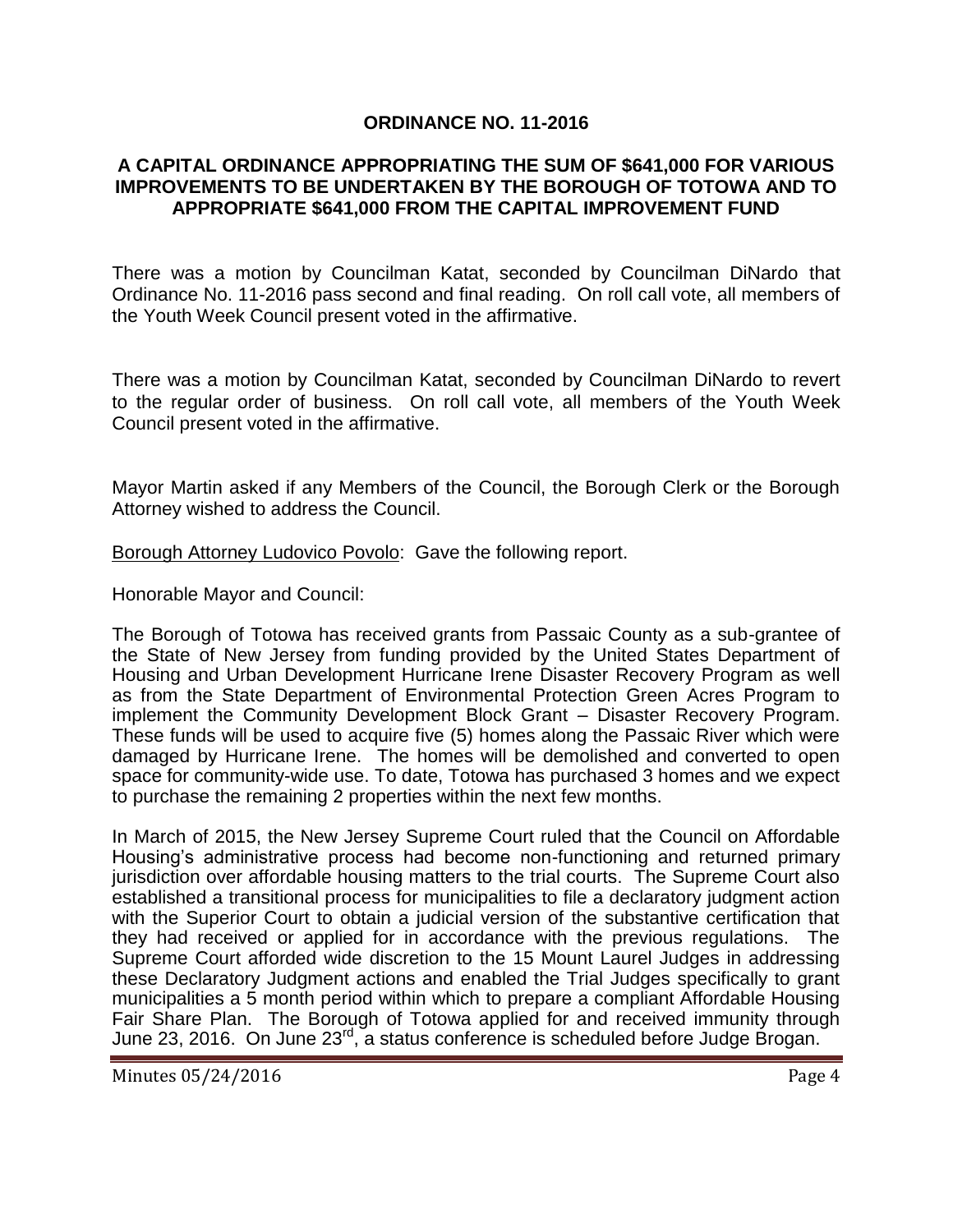At that time, I will request that the Borough of Totowa continue to receive immunity until our Fair Share Hearing is held. Our office has worked closely with our Municipal Planner, Engineer and Planning Board Attorney to make sure that Totowa has met every Court imposed deadline in this process and to further ensure that the Borough of Totowa will meet their constitutional obligations under its Affordable Housing mandate in accordance with the State of New Jersey Fair Housing Act.

I will provide you with status reports and updates as we move forward on these projects and mandated tasks.

Mayor Martin asked if any citizens wished to be heard.

CITIZENS HEARD:

There were no citizens who wished to be heard.

There was a motion by Councilman Katat, seconded by Councilman DiNardo to approve the Minutes of the Mayor and Council for the meeting of May 10, 2016. On roll call vote, all members of the Youth Week Council present voted in the affirmative. Councilman Manzi abstained from the voting.

COMMITTEE OF FINANCE:

Borough Clerk Shpiruk announced that we will now have a report from the Tax Assessor and then the Tax Collector.

Tax Assessor Nicholas Tea: Gave the following report.

Honorable Mayor and Council:

2016 began with a decrease in total ratables from 2015 of approximately 12.1 million dollars. This decrease was due to decreases in assessments through tax appeals. The Assessment/Sale ratio decreased from 107.04% to 103.60%.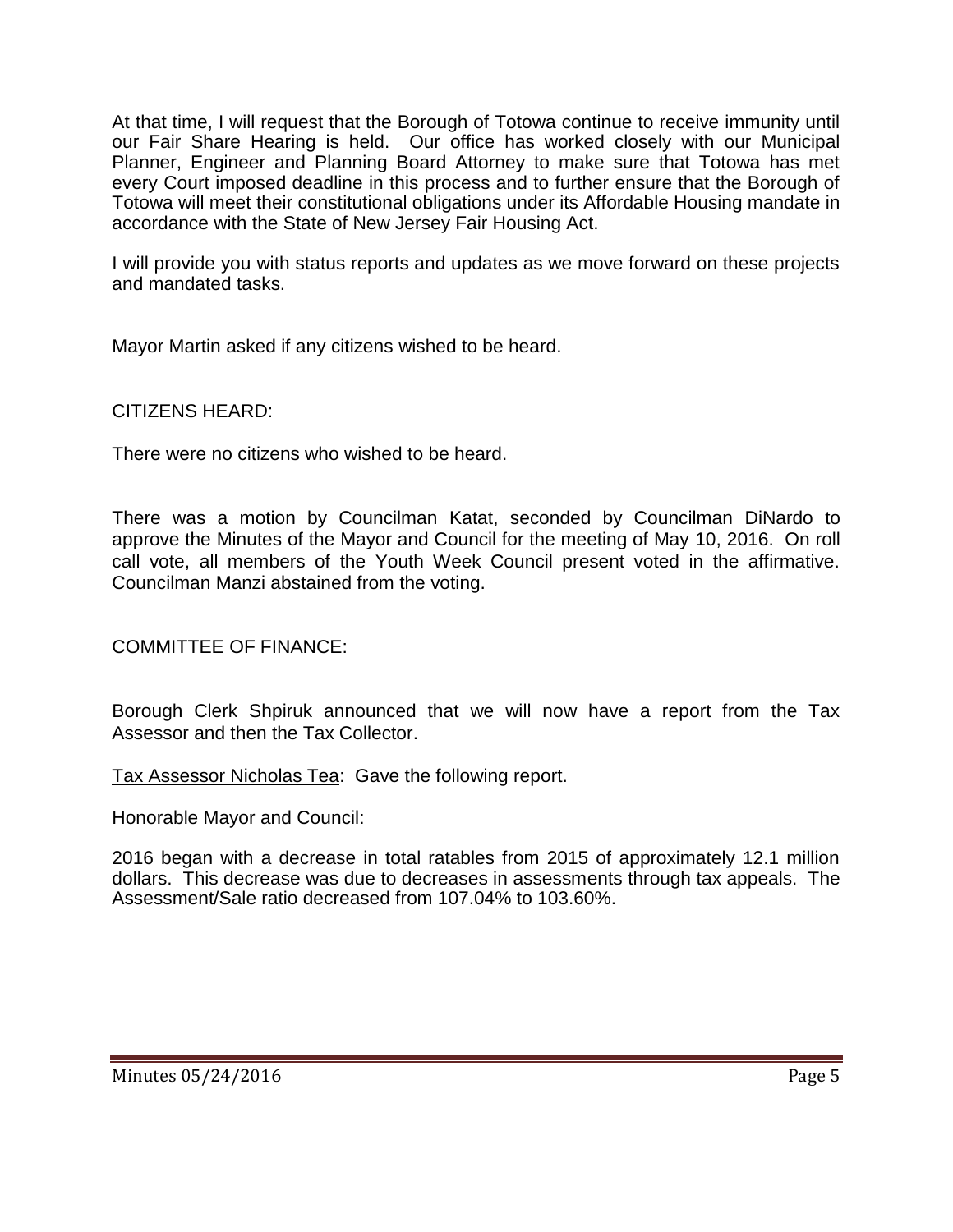The 2016 Tax Appeal deadline for Totowa was April 1, 2016. The Passaic County Board of Taxation received nearly 4,400 appeals to date, of which 60 were filed by Totowa taxpayers. These appeals will be heard tomorrow, May  $25<sup>th</sup>$ . The judgments for these appeals should be received by the end of June. Thirty-three (33) State Tax Court appeals were filed for 2016. Sixty-one (61) Tax Court cases have been settled or withdrawn over the past year, leaving a pending total of 203 at the State level. The Borough Tax Counsel, Appraiser and I continue to negotiate settlements or prepare for trial.

Two-Hundred twenty (220) deeds were processed in 2015 which is an increase of eight over the year prior. Of these 220, only 156 involved an exchange of money. So far for 2016, 45 deed transactions have been recorded but only 14 are considered valid for sales analysis. As always, should you have any questions or comments, please stop by the office.

Tax Collector Marcus Povolo: Gave the following report.

Honorable Mayor and Council:

In Totowa, there are 3,821 line items in total. Eighty-eight (88) are for vacant land and 3,428 are for residential properties. There are 239 commercial properties, 64 industrial properties and two farms. Other property types include 91 exempt properties, nine railroad properties, one telephone item, one public utility, two schools, 58 public properties, seven charitable properties, nine cemeteries and 15 miscellaneous items.

Taxes collected in the year 2016 thus far equal \$23,553,968.04 and we have collected 2015 past due taxes in the amount of \$600,666.13. The amount distributed to the County/Open Space and Added Assessment taxes are \$8,159,537.40. Totowa Schools received \$6,475,670.85 and Passaic Valley received \$3,887,811.55. Our collection percentage rate for 2015 was reported at 96.48%.

Tax deductions were given in the Borough of Totowa, for 2016, to 108 senior citizens, 17 disabled persons, 239 veterans and 81 widow of veterans.

Tax appeals have resulted in \$159,372.21 being refunded to taxpayers thus far in the year 2016. Reporting on our tax liens, there are nine outside liens.

There was a motion by Councilman Povolo, seconded by Councilman DiNardo to approve Resolution No. 2016-12 for the payment of bills. On roll call vote, all members of the Youth Week Council present voted in the affirmative.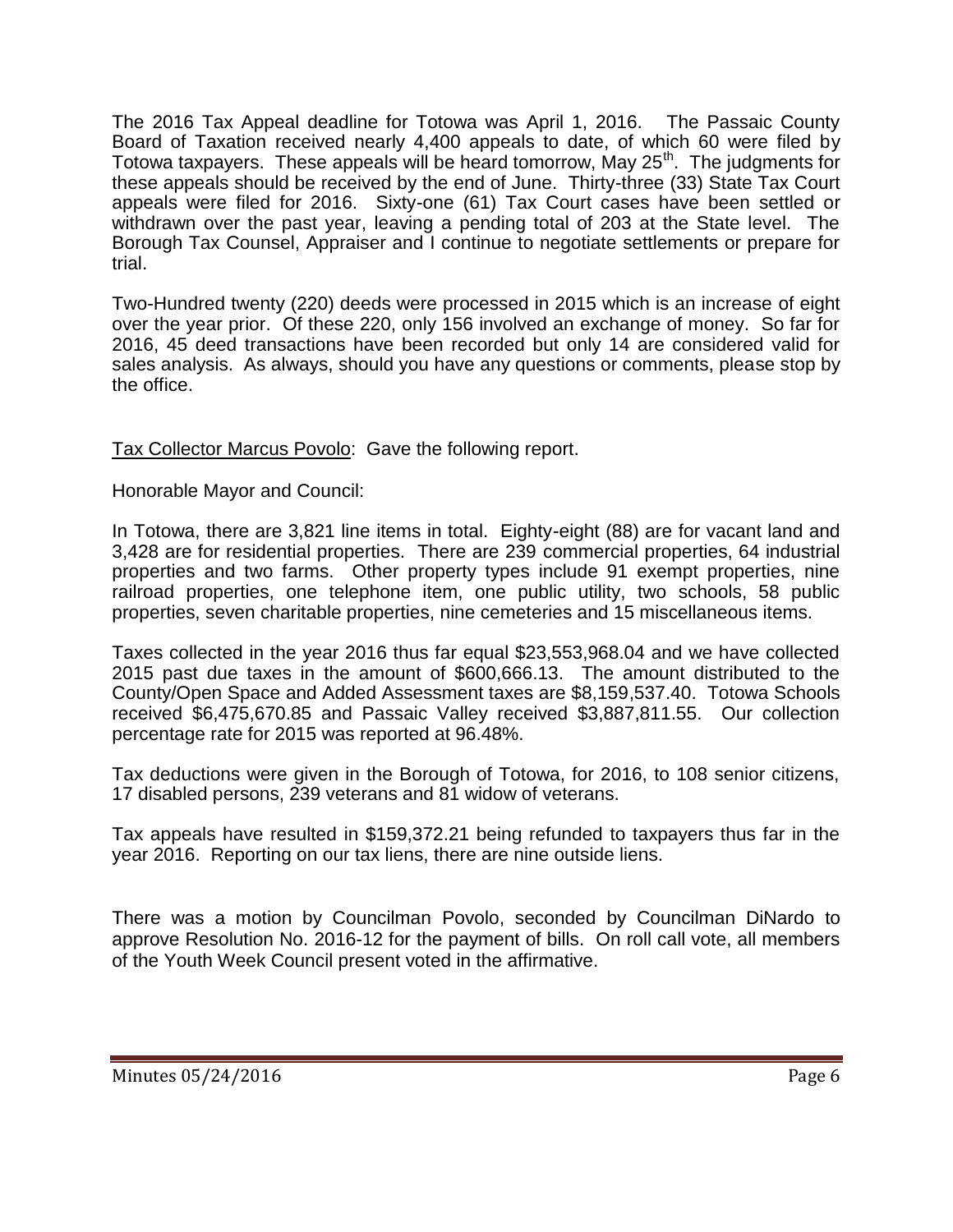There was a motion by Councilman Povolo, seconded by Councilman DiNardo to adopt the following resolution authorizing the Treasurer to issue refunds to various property owners due to overpayment of 2<sup>nd</sup> Quarter 2016 taxes. On roll call vote, all members of the Youth Week Council present voted in the affirmative.

# RESOLUTION

WHEREAS, there has been an overpayment of taxes on the properties listed below; and

WHEREAS, the taxpayer is entitled to a refund; and

WHEREAS, the chart sets forth the refund as follows:

# Year 2016 2<sup>nd</sup> Quarter

| <b>Block</b> | Lot | <b>Property/Owner</b>                 | Payable to:                                                                                      | <b>OVERPAYMENT</b> |
|--------------|-----|---------------------------------------|--------------------------------------------------------------------------------------------------|--------------------|
| 33           | 6   | 156 Lincoln Ave.<br>Pagan, Franklin & | "Joseph C. Petriello-                                                                            | \$1989.93          |
|              |     | Moncerat                              | Trust Account"                                                                                   |                    |
|              |     |                                       | Mail To:<br>Joseph C Petriello<br>30 Galesi Drive<br>Wayne, N.J. 07470                           |                    |
| 60           | 14  | 345 Lincoln Ave<br>Angela D'Ovidio    | Angela D'Ovidio                                                                                  | \$1630.72          |
|              |     |                                       | Mail To:<br>Angela D'Ovidio<br>345 Lincoln Ave.<br>Totowa, N.J. 07512                            |                    |
| 164          | 22  | 96 Sandra Drive<br>Joseph Rosales     | Corelogic<br>Attn: Refunds Dept.<br>Mail Code DFW 1-3<br>1 Corelogic Drive<br>Westlake, Tx 76262 | \$2029.35          |

NOW, THEREFORE BE IT RESOLVED, that the overpayment shall be refunded to the taxpayer, as stated above, and the Treasurer is authorized to issue separate checks for the refunds, which shall be paid to the stated property owner or taxing authority.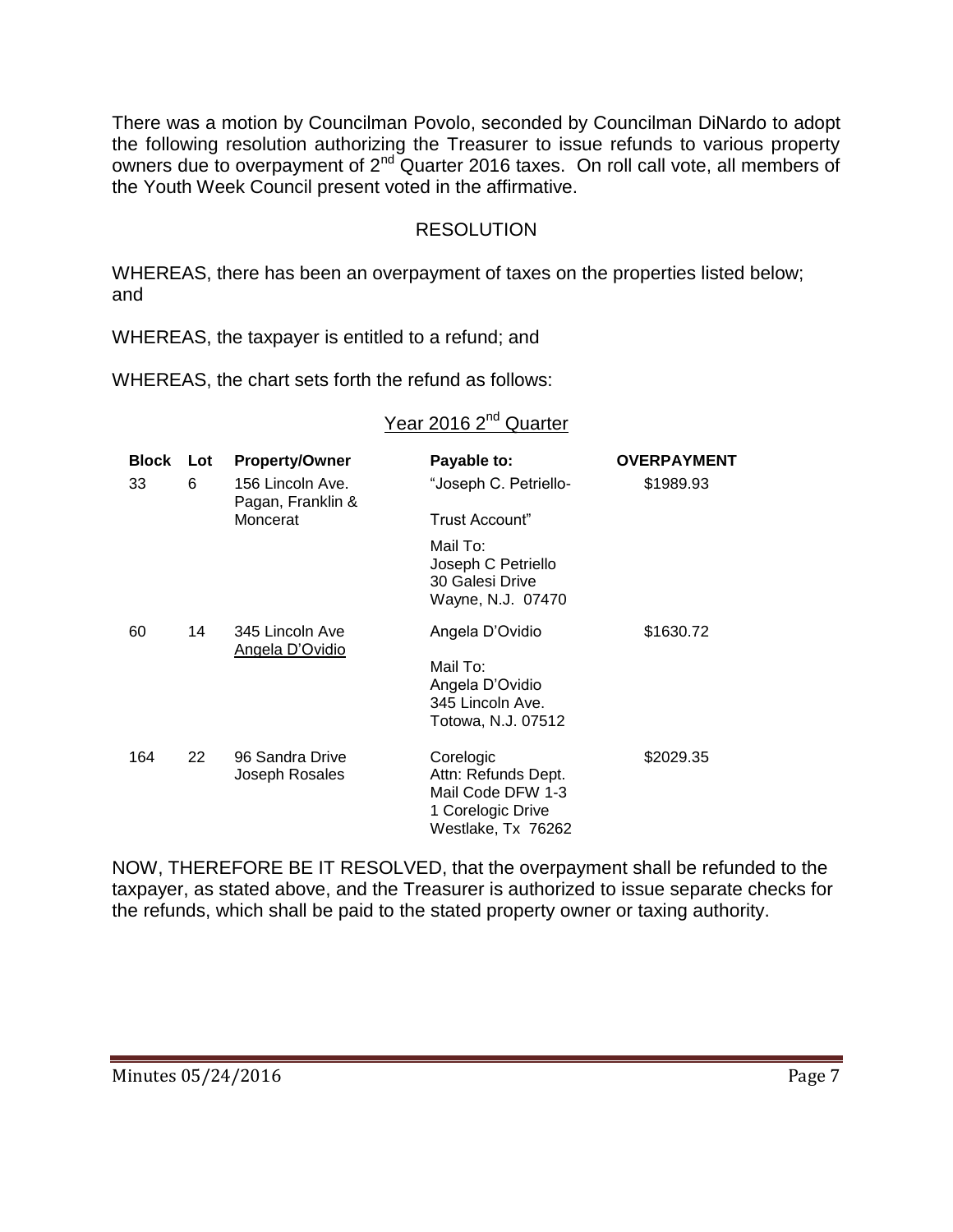There was a motion by Councilman Povolo, seconded by Councilman DiNardo to adopt the following Resolution To Approve The Three-Year Cooperation Agreement Between Passaic County and The Borough Of Totowa To Participate In The Passaic County Community Development Block Grant Program: Federal Fiscal Years 2017, 2018 And 2019. On roll call vote, all members of the Youth Week Council present voted in the affirmative.

# RESOLUTION NO. 74-2016

#### RESOLUTION TO APPROVE THE THREE-YEAR COOPERATIVE AGREEMENT BETWEEN PASSAIC COUNTY AND THE BOROUGH OF TOTOWA TO PARTICIPATE IN THE PASSAIC COUNTY COMMUNITY DEVELOPMENT BLOCK GRANT PROGRAM: FISCAL YEARS 2017, 2018 AND 2019

WHEREAS, Title I of the Housing and Community Development Act of 1974, as amended, provides federal funds to Passaic County to carry out eligible community development activities; and

WHEREAS, the Borough of Totowa (hereinafter referred to as the "Municipality") agrees to participate in eligible activities to be carried out under the Passaic County Urban County Entitlement Community Development Block Grant Program; and

WHEREAS, the Mayor of the Municipality is authorized to execute this Cooperative Agreement; and

WHEREAS, Passaic County and the Municipality agree to cooperate to undertake, or assist in undertaking, community renewal and lower-income housing assistance activities; and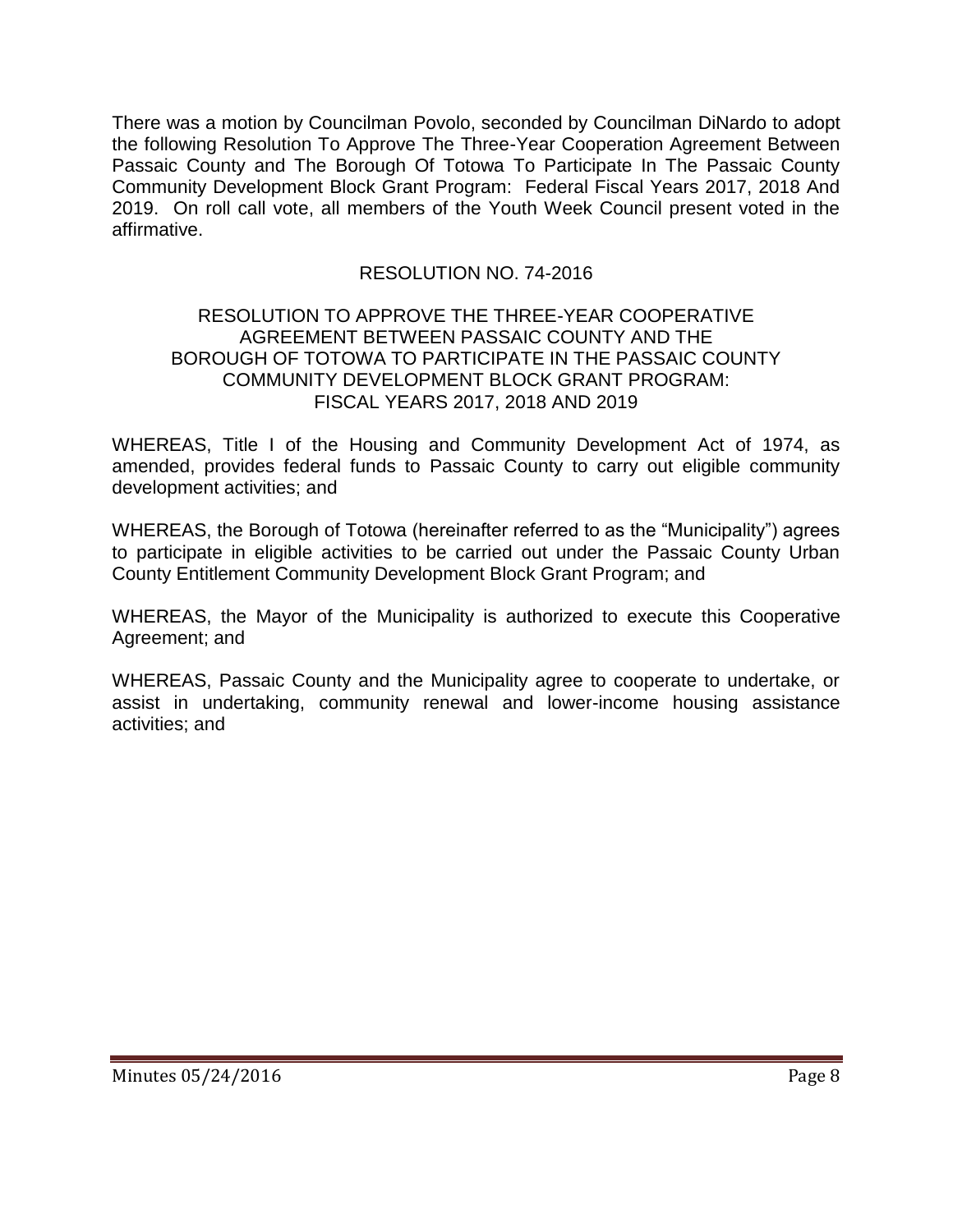WHEREAS, all parties to this Cooperation Agreement will take all actions necessary to assure compliance with Passaic County's Urban County certification under section 104(b) of Title I of the Housing and Community Development Act of 1974, as amended, regarding Title VI of the Civil Rights Act of 1964, the Fair Housing Act, and affirmatively furthering fair housing. Further, all parties will comply with section 109 of Title I of the Housing and Community Development Act of 1974, which incorporates Section 504 of the Rehabilitation Act of 1973, the Age Discrimination Act of 1975 and with other applicable laws. The Urban County will not provide funding for activities in, or in support of, any cooperating unit of general local government that does not affirmatively further fair housing within its own jurisdiction or that impedes the County's actions to comply with the County's fair housing certification. Noncompliance by a unit of general local government included in an Urban County may constitute noncompliance by the County that can, in turn, provide cause for funding sanctions or other remedial actions by the U.S. Department of Housing and Urban Development; and

WHEREAS, this agreement shall be in effect for the three year program period: Federal Fiscal Years 2017, 2018 and 2019, and remains in effect until the CDBG funds and program income received (with respect to activities carried out during the three-year qualification period) are expended and the funded activities completed, and that the County and Municipality cannot terminate or withdraw from the Cooperative Agreement while it remains in effect. The agreement shall remain in effect until expressly terminated by one of the parties hereto but said termination may only occur at the end of each three year Urban County requalification period; and

WHEREAS, the County has the authority to carry out activities which shall be funded from annual Community Development Block Grant funding appropriations: the County has final responsibility for selecting projects, preparing the Five Year Plan as required by HUD and annual Action Plans; and

WHEREAS, by executing this Cooperative Agreement, the Municipality understands the following:

- 1. It may not apply for grants under the Small Cities New Jersey State CDBG Program for appropriations for fiscal years during the period in which it participates in the Passaic County Urban County CDBG Program;
- 2. This agreement shall remain in effect until the CDBG funds and income received with respect to the three year qualification period are expended and the funded activities completed;
- 3. The County and the Municipality may not terminate or withdraw from this agreement while this agreement remains in effect as above;
- 4. The Municipality has adopted and is enforcing a policy prohibiting the use of excessive force by law enforcement agencies within its jurisdiction against any individuals engaged in nonviolent civil rights demonstrations;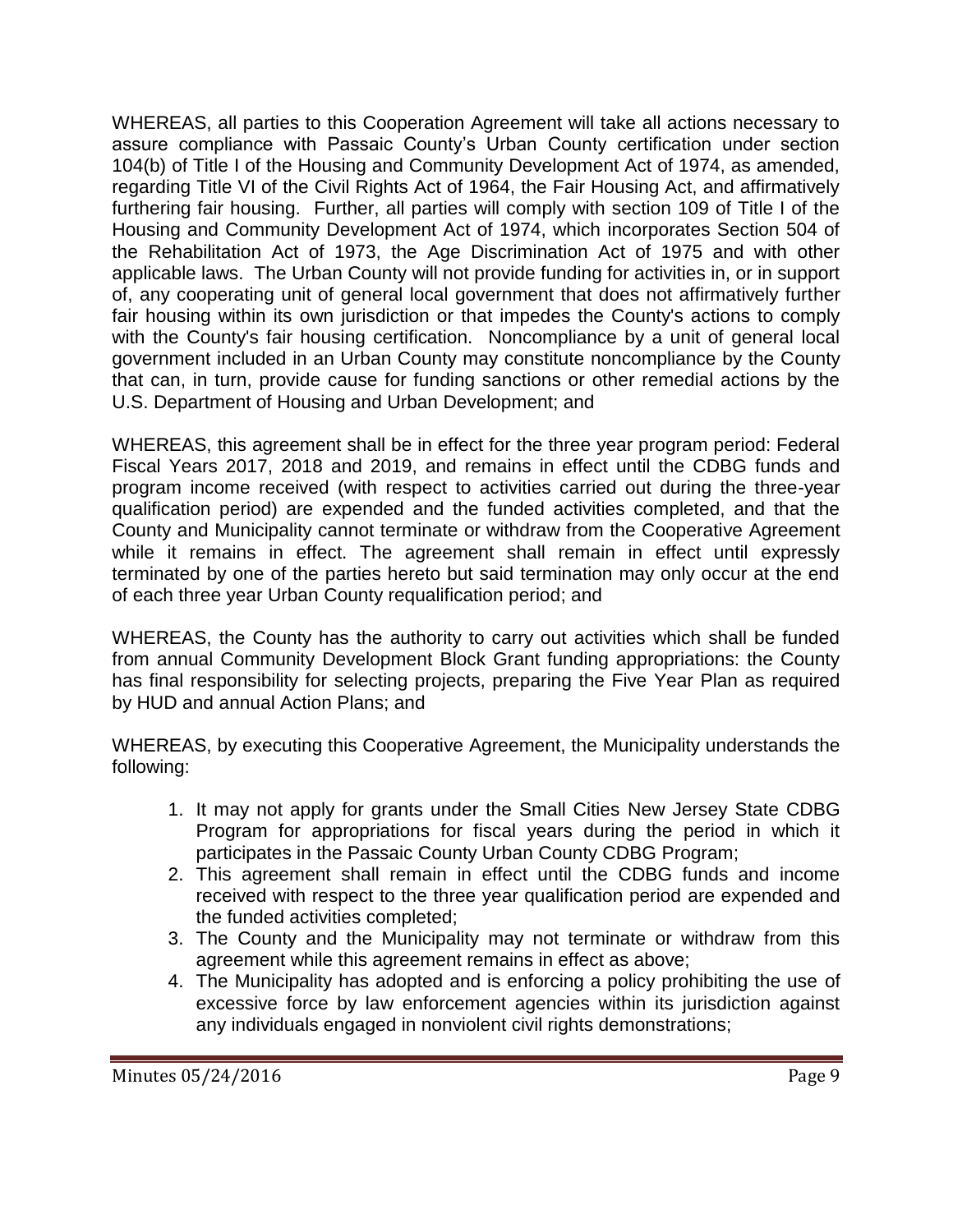- 5. The Municipality has a policy of enforcing applicable State and local laws against physically barring entrance to, or exit from, a facility or location that is the subject of nonviolent civil rights demonstrations within its jurisdiction;
- 6. The Municipality shall be prohibited from receiving Urban County funding for activities in, or in support of, any cooperating unit of general local government that does not affirmatively further fair housing within its own jurisdiction or that impedes the County's actions to comply with its fair housing certification;
- 7. The Municipality, pursuant to 24 CFR 570.501(b), is subject to the same requirements applicable to sub-recipients, including the requirement of a written agreement as described in 24 CFR 570.503; and

WHEREAS, the Municipality shall comply with all applicable laws, ordinances, and codes of the State and Local governments, and shall commit no trespass on any private property in performing any of the work embraced by this Cooperative Agreement; and

WHEREAS, the Municipality shall not discriminate against any employee or applicant for employment because of race, color, religion, sex, or national origin, handicap or familiar status. The Municipality shall take affirmative action to ensure that applicant for employment are employed, and that employees are treated during employment without regard to their race, color, religion, sex, national origin, handicap or familiar status. Such action shall include, but not be limited to the following: employment, upgrading, demotion, or transfer; recruitment or recruitment advertising; layoff/termination; rates of pay or other forms of compensation; and selection for training, including apprenticeship. The Municipality shall post in conspicuous places, available to employees and applicants for employment, notices to be provided by the Government setting forth the provisions of this nondiscrimination clause. The Municipality shall incorporate the foregoing requirements of this paragraph (a) in all its contractors for such work to incorporate such requirements in all of its contractors for such requirements in all subcontractors for program work; and

WHEREAS, the Municipality is subject to the requirements of Title VI of the Civil Rights Act of 1964, and Title VIII of the Civil Rights Act of 1968. (P.L. 88-352) and HUD regulations with respect thereto including the regulations under 24 CFR Part I. In the sale, or lease, or other transfer of land acquired, cleared, or improved with the assistance provided under this Agreement, the Municipality shall cause or require a covenant running with the land to be inserted in the deed or lease for such transfer, prohibiting discrimination upon the basis of race, color, religion, sex, or national origin in the sale, lease or rental, or in the use or occupancy of such land or any improvements erected thereon, and providing that the sub grantee and the United States are beneficiaries of and entitled to enforce such covenant. The Municipality in undertaking its obligation in carrying out the program assisted hereunder agrees to take such measures as are necessary to enforce such covenant and shall not itself so discriminate; and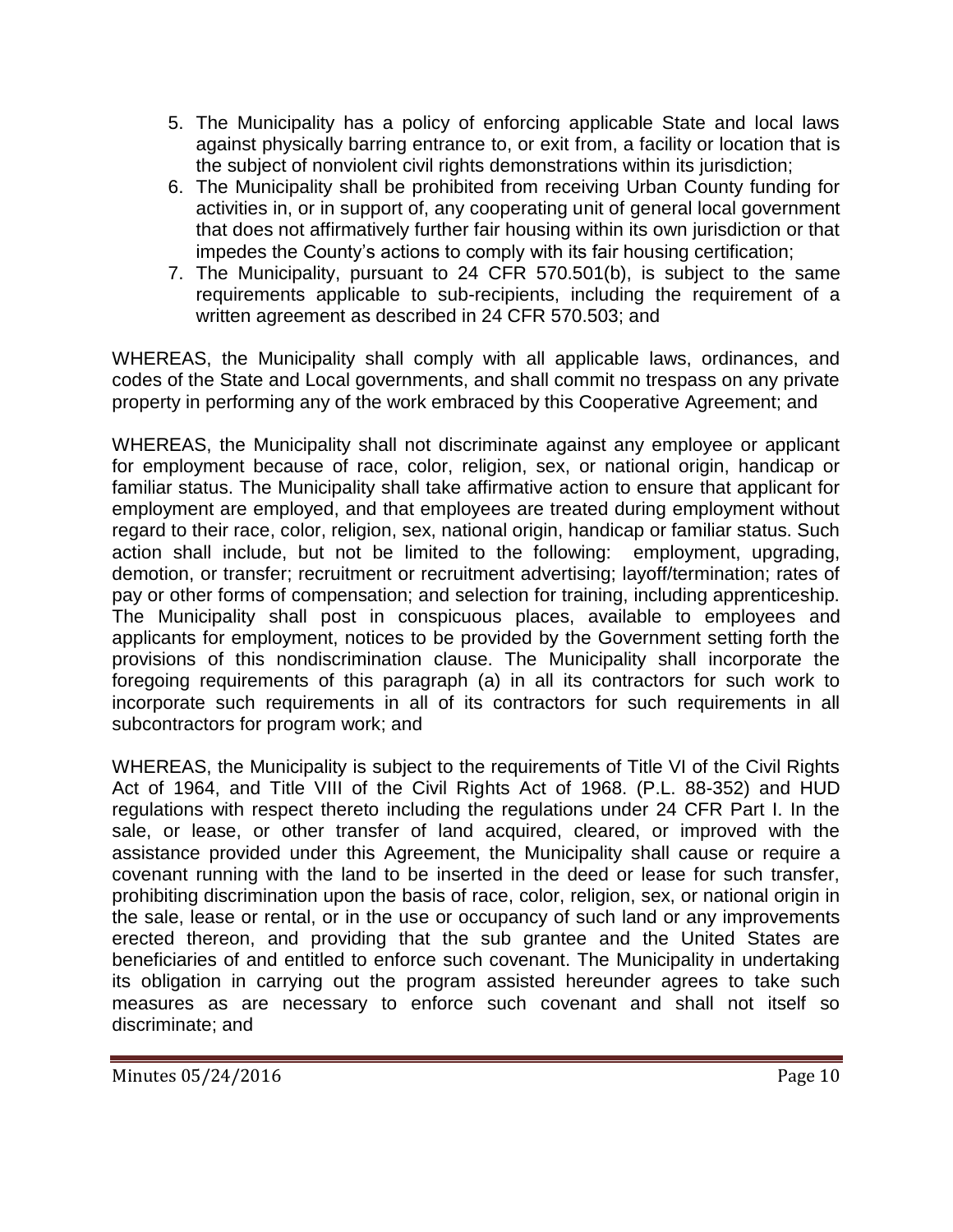WHEREAS, the County and the Municipality agree to comply with the Consolidated and Further Continuing Appropriations Act, 2016, Pub. L 114-113 which states that a unit of local government may not sell, trade or otherwise transfer for all or any portion of such funds to a metropolitan city, urban county, unity of general local government, or Indian tribe, or insular area that directly or indirectly receives CDBG funds in exchange for any other funds, credits or non-Federal considerations, but must use such funds for activities eligible under Title I of the Housing and Community Development Act of 1974, as amended; and

WHEREAS, the aforesaid activities are in the best interest of the Borough of Totowa.

NOW, THEREFORE, BE IT RESOLVED, by the Governing Body of the Borough of Totowa that the Mayor is authorized to execute the Urban County CDBG Cooperation Agreement with the County of Passaic to participate in the Passaic County Urban County Entitlement Community Development Block Grant Program for Federal Fiscal Years 2017, 2018 and 2019.

BE IT FUTHER RESOLVED, that this resolution shall take effect immediately upon its enactment, as provided by law.

There was a motion by Councilman Povolo, seconded by Councilman DiNardo to approve payment to the various Marching Bands for the 2016 Memorial Day Parade. On roll call vote, all members of the Youth Week Council present voted in the affirmative.

COMMITTEE ON PUBLIC SAFETY:

Borough Clerk Shpiruk announced that we will have a report from the Police Chief and then the Fire Chief.

Police Chief Giovanni Giovatto: Gave the following report.

Honorable Mayor and Council:

Our department will participate in the countywide Aggressive Driving Enforcement Program during the Memorial Day holiday weekend while working with the New Jersey Division Of Highway Traffic Safety.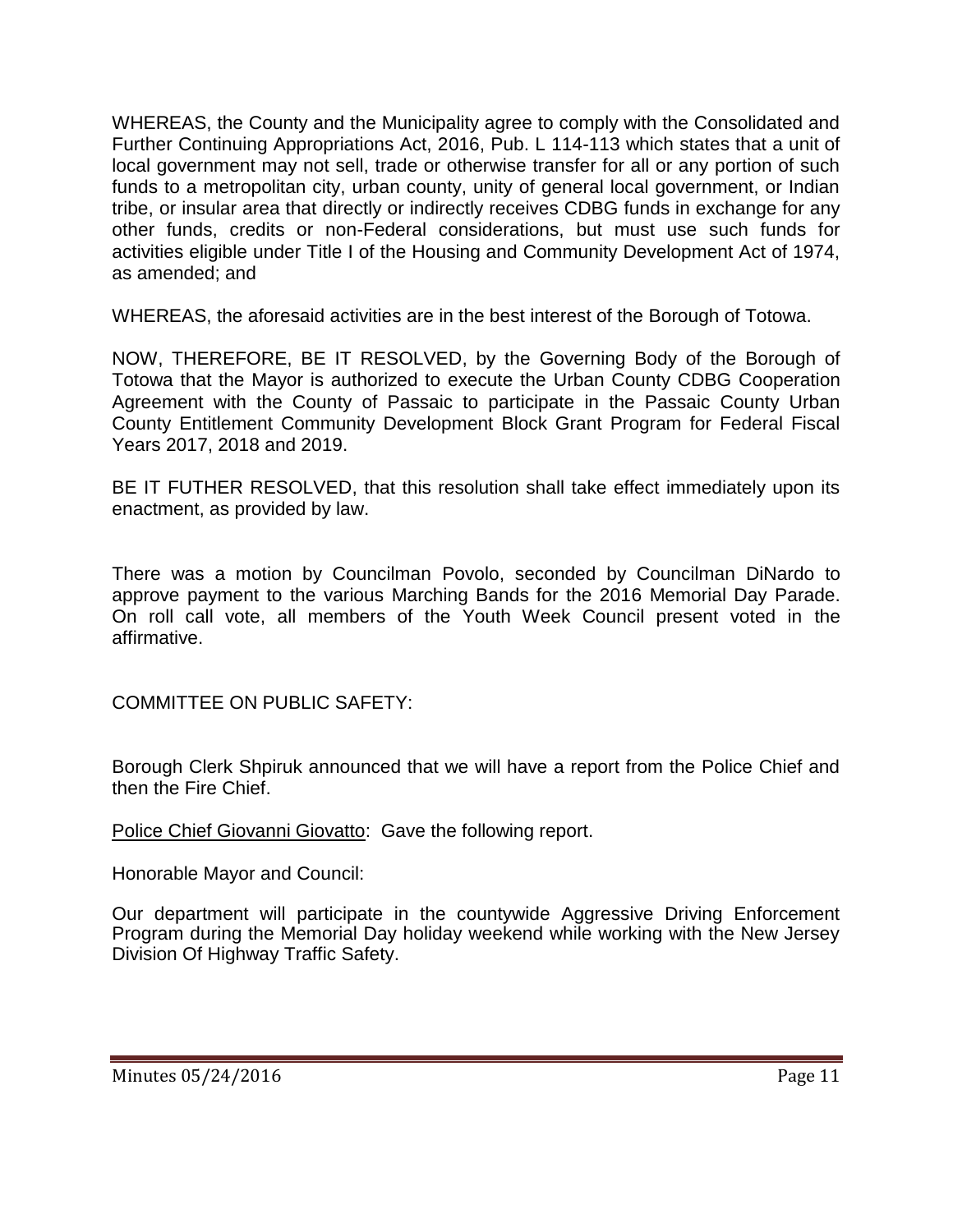We have had several citizen complaints about speeding on Shepherds Lane, Barnert Avenue and Bogert Street. We have stepped up radar patrols in those areas. The Speed Trailer was also placed out by our Department of Public Works for nine days on Shepherds Lane.

We have placed an order with the Beyer Ford Fleet Dealership in East Hanover to purchase two new 2016 Ford Interceptor Police Sedans. These sedans are an All-Wheel Drive Model with an improved "Police Package". We received a very good price through the Morris County Cooperative Purchasing Group.

We are currently involved in the statewide "Click It or Ticket" Program during the month of May. This is in an effort to increase the use of seatbelts and cut down on crash injuries.

We want to see everyone have a safe, happy and healthy summer.

Fire Chief Vincent Colavitti: Gave the following report.

Honorable Mayor and Council,

In the past six months, the Totowa Fire Department has responded to 380 fire calls for 2015 and has responded to 111 fire calls as of May 24, 2016. All of our firefighters have completed their required fire courses and their annual training classes. Our membership continues to increase having six new members joining the department in 2015. Our first women firefighter, Amanda Munson, graduated from the Fire Academy and joined Fire Rescue Company 4. The Junior Firefighter Program also continues to grow, and directly feeds into the main fire department. The junior firefighters get appointed by the Mayor and Council at the age of 16, and can then transition into the department following their completion of the fire academy at the age of 18. Two members recently completed the academy.

On August 22, 2015, Fire Rescue Company 4 held a ceremony to welcome their new rescue truck to the department fleet. In October 2015, the fire department conducted a fire safety program at Memorial School, as well as the local nursery schools within the Borough. The department also participated at the Totowa Borough Health Fair.

The Fire department battled numerous fires during the past year. Thanks to the prompt and dedicated response of the volunteers, there were no injuries to any family or department members. On two occasions, the animal oxygen mask, which were donated by our local Girl Scout Troop, were utilized.

Two of our senior firefighters were recognized for their years of unselfish service to the Fire Department, Val Cholminski for 60 years of service, and Charles Roe for 50 years of service. Their commitment to the borough has been a fine example for our current members.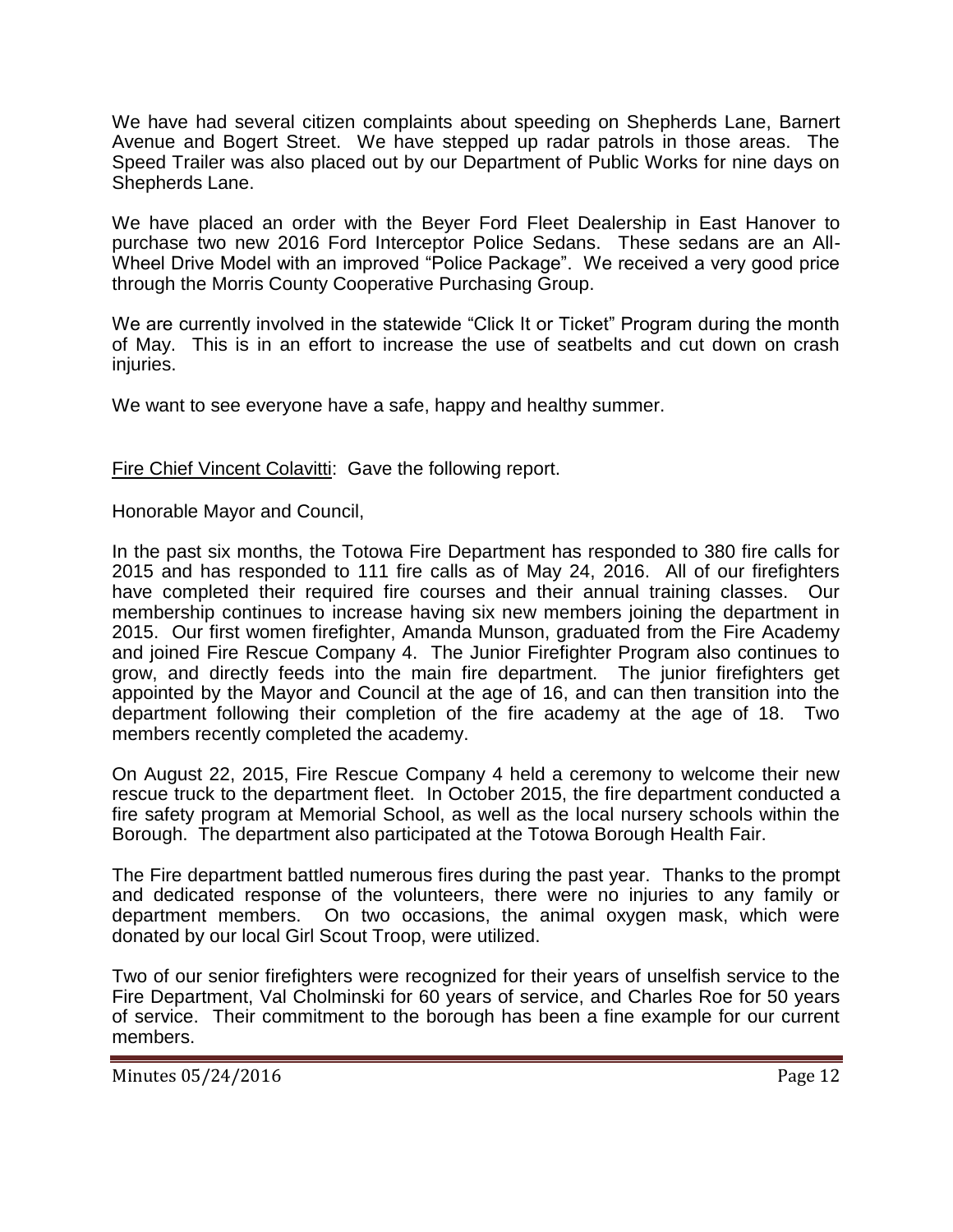On May 29, 2016 at 12:00 pm, the Totowa Fire Department will hold its annual Memorial Day Ceremony at the Fireman's Monument on the front lawn of the Municipal Building. All are welcomed to attend.

There was a motion by Councilman Katat, seconded by Councilman Manzi to adopt the following Resolution Authorizing The Purchase And Delivery Of One Chief's Vehicle For The Borough Of Totowa Fire Department. On roll call vote, all members of the Youth Week Council present voted in the affirmative.

# RESOLUTION NO. 75-2016

# RESOLUTION AUTHORIZING THE PURCHASE AND DELIVERY OF ONE CHIEF'S VEHICLE FOR THE BOROUGH OF TOTOWA FIRE DEPARTMENT

WHEREAS, the Borough of Totowa Fire Chief has requested that one new Chief's vehicle be purchased and added to the Borough of Totowa fleet; and

WHEREAS, the Mayor and Council of the Borough of Totowa have determined that there is a need for the new vehicle in order to maintain and keep the fleet updated; and

WHEREAS, the Mayor and Council of the Borough of Totowa desire to authorize the purchase of this vehicle; and

WHEREAS, State of New Jersey Contract No. 89938 has been awarded to Day Chevrolet Inc., 1600 Golden Mile Highway, Monroeville, Pennsylvania 15146 for the purchase of and delivery of one 2016 Chevrolet Tahoe 4x4 vehicle and related equipment; and

WHEREAS, pursuant to the applicable New Jersey State laws, the purchase of this vehicle may be authorized without public bidding.

NOW, THEREFORE, BE IT RESOLVED, that the Mayor and Council of the Borough of Totowa do hereby authorize the purchase and delivery of one new 2016 Chevrolet Tahoe 4x4 vehicle from Day Chevrolet Inc. in the amount of \$39,958.39.

BE IT FURTHER RESOLVED, that the Mayor and Municipal Council of the Borough of Totowa do hereby authorize the Municipal Clerk and Fire Chief to execute any and all instruments relating thereto.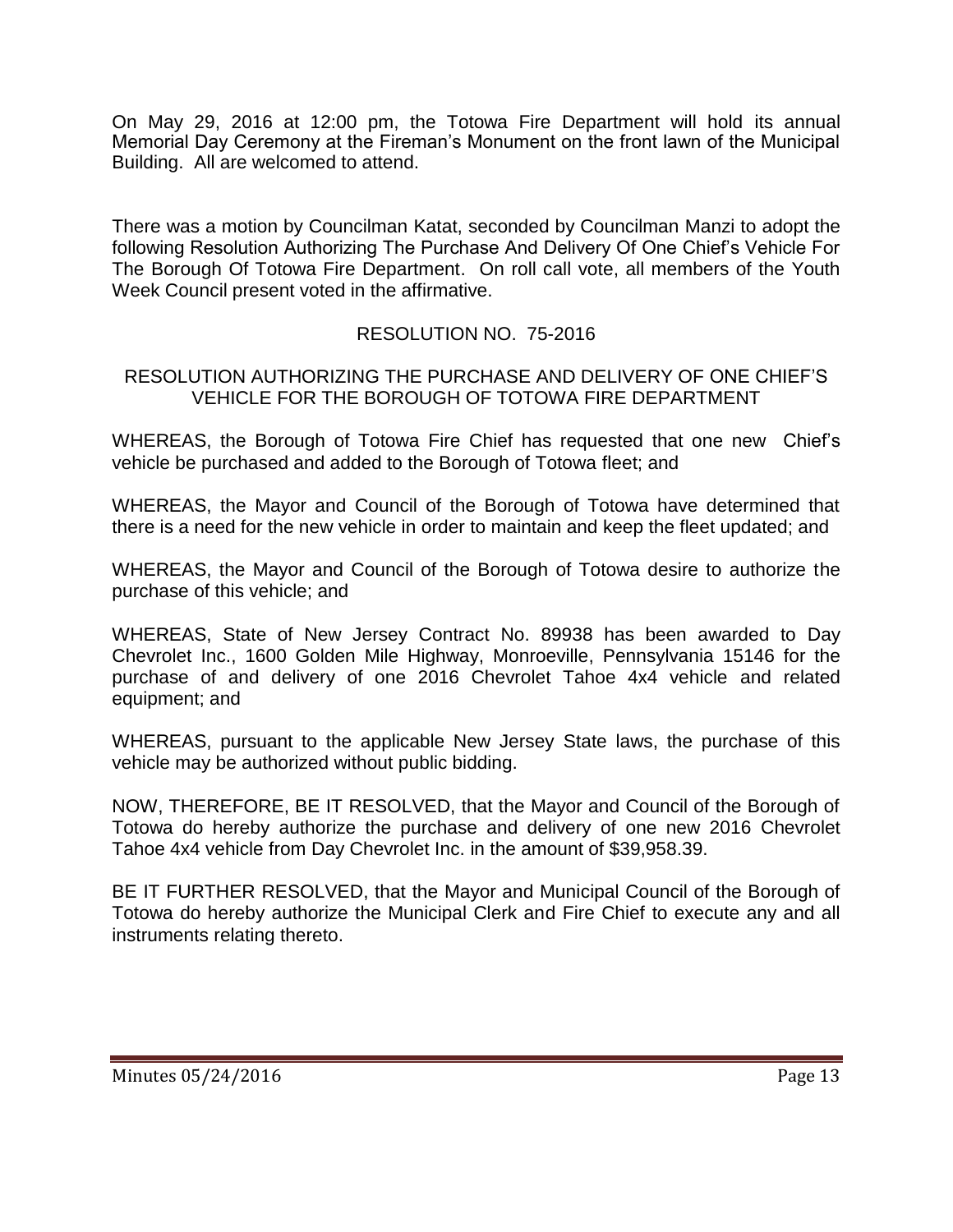There was a motion by Councilman Katat, seconded by Councilman Manzi to adopt the following Resolution Authorizing The Purchase And Installation Of All The Lighting And Hardware For The New Chief's Vehicle For The Borough Of Totowa Fire Department. On roll call vote, all members of the Youth Week Council present voted in the affirmative.

# RESOLUTION NO. 76-2016

#### RESOLUTION AUTHORIZING THE PURCHASE AND INSTALLATION OF ALL LIGHTING AND HARDWARE FOR THE NEW CHIEF'S VEHICLE FOR THE BOROUGH OF TOTOWA FIRE DEPARTMENT

WHEREAS, by Resolution No. 75-2016 dated May 24, 2016, the Mayor and Council of the Borough of Totowa authorized the purchase and delivery of one new 2016 Chevrolet Tahoe 4x4 vehicle for use as the Borough of Totowa Fire Chief's vehicle; and

WHEREAS, the vehicle will require the installation of emergency lighting and related hardware; and

WHEREAS, the Mayor and Council of the Borough of Totowa desire to authorize the purchase and installation of the necessary lighting and hardware for the new Fire Chief's vehicle; and

WHEREAS, State of New Jersey Contract No. 81334 has been awarded to Murphy Communications & Emergency Lights, 605 Montgomery Road, Hillsborough, New Jersey 08844 for the purchase of and installation of lighting and hardware; and

WHEREAS, pursuant to the applicable New Jersey State laws, the purchase of this lighting and related hardware for the Fire Chief's vehicle may be authorized without public bidding.

NOW, THEREFORE, BE IT RESOLVED, that the Mayor and Council of the Borough of Totowa do hereby authorize the purchase and installation of emergency lighting and hardware for the Borough of Totowa Fire Chief's new 2016 Chevrolet Tahoe 4x4 vehicle in the amount of \$9,974.40.

BE IT FURTHER RESOLVED, that the Mayor and Municipal Council of the Borough of Totowa do hereby authorize the Municipal Clerk and Fire Chief to execute any and all instruments relating thereto.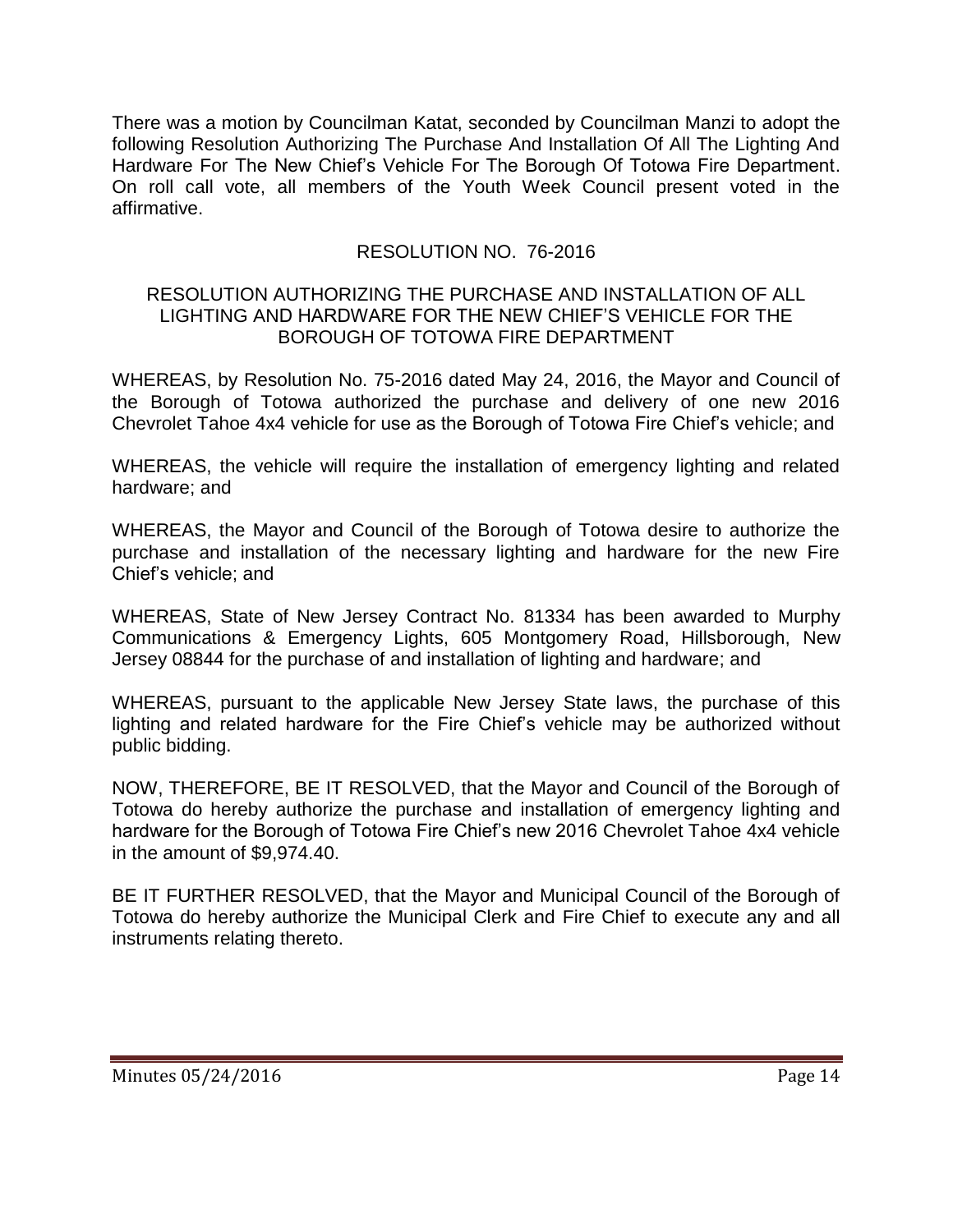There was a motion by Councilman Katat, seconded by Councilman Manzi to authorize the Borough Clerk and the Borough Attorney to prepare the specifications and advertise for the receipt of bids for an Electronic Ticket or E-Ticket System. On roll call vote, all members of the Youth Week Council present voted in the affirmative.

COMMITTEE ON PUBLIC WORKS:

Borough Clerk Shpiruk announced that we will now have a report from the Superintendent of Public Works.

Superintendent of Public Works Gabriella Cordova: Gave the following report.

Honorable Mayor and Council:

This time of year the Department of Public Works is very busy getting all the parks and fields in the Borough of Totowa in shape, and maintaining each of these fields on a daily basis for the Borough's Spring sports programs.

We also mulch all the decorative trees along Union Boulevard and plant flowers in every one of the 300 planters we have throughout the Borough.

The Department of Public Works is preparing to paint the town pool, so it can be ready for opening day on Friday, June 17, 2016. Painting the pool uses approximately 140 gallons of paint.

Our Road Maintenance program, which is also done this time of year, consists of patching and fixing potholes that were created during the winter months. We clean out all of the catch basins at this time too.

We began our annual fire hydrant flushing throughout the Borough, which includes flushing and exercising approximately 505 hydrants.

There was a motion by Councilman DiNardo, seconded by Councilman Katat to authorize the Borough Clerk and the Borough Attorney to prepare the specifications and advertise for the receipt of bids for the purchase of fire hydrants. On roll call vote, all members of the Youth Week Council present voted in the affirmative.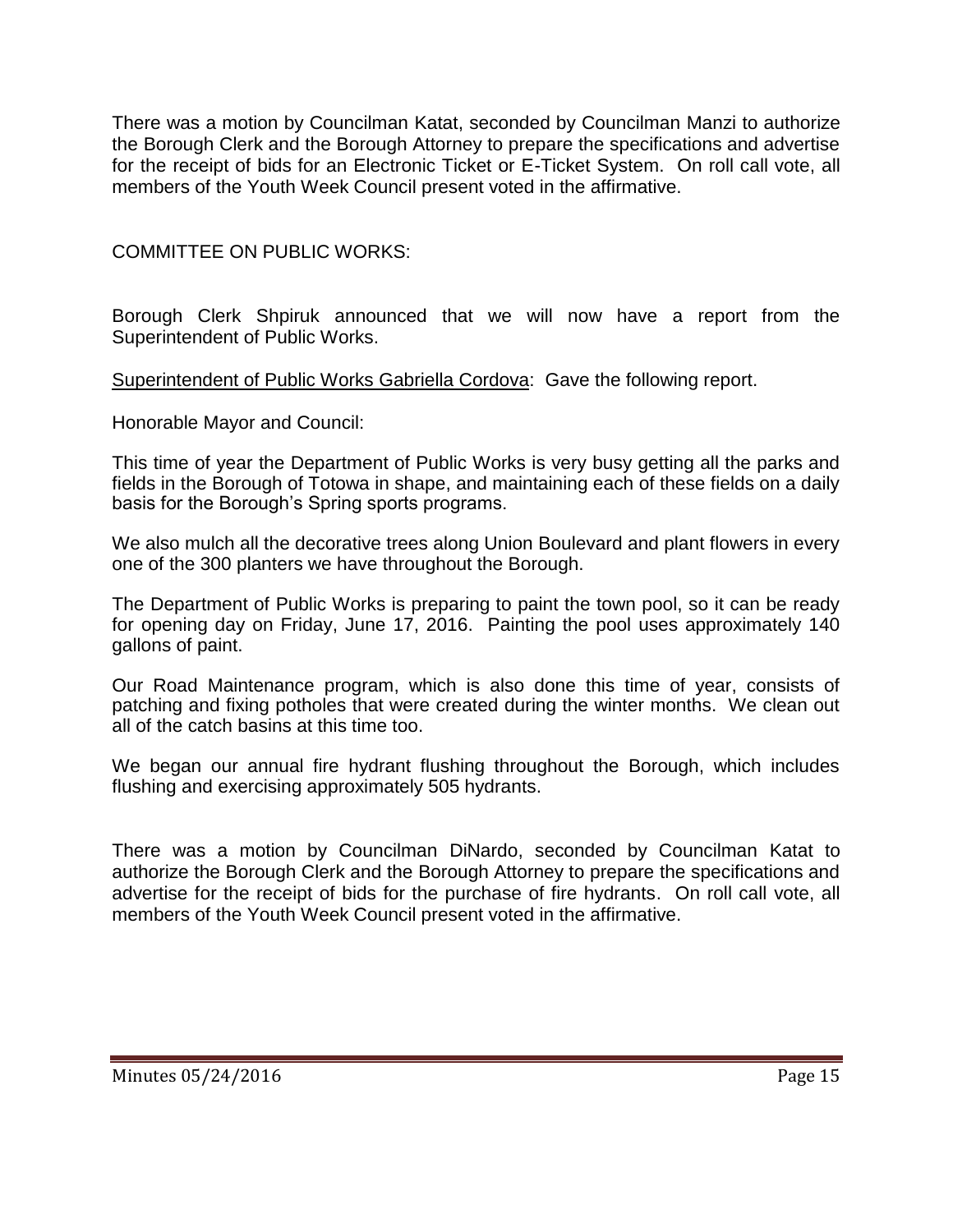COMMITTEE ON ENGINEERING & PUBLIC PROPERTY:

Borough Clerk Shpiruk announced that we will now have a report from the Municipal Engineer.

Municipal Engineer Salvatore Micciche: Gave the following report.

Honorable Mayor and Council:

The Gordon Avenue Improvements project received a \$135,000 Municipal Aid Grant from the NJDOT. The project consists of the installation of replacement concrete vertical curb, installation of ADA compliant curb ramps, and the milling and paving of the road from Crosby Avenue to Barnert Avenue.

The Notice to Proceed for the project was issued on March 15, 2016 and the established contract completion date was May 14, 2016. The contractor has completed the installation of all new curb and curb ramps for the project. We have received a tentative schedule from the contractor that milling and paving operations will be completed the week of May 16, 2016.

The Hobart Place Improvements project received a \$140,000 Municipal Aid Grant from the NJDOT. The project consists of the installation of replacement concrete vertical curb, installation of ADA compliant curb ramps, and the milling and paving of the road from Crosby Avenue to Barnert Avenue.

Bids were received on April 14, 2016 and the project has been awarded to Midwest Construction, Inc. Once we receive confirmation that the contract has been executed, we will schedule a preconstruction meeting and issue the Notice to Proceed. The contractor will have 90 calendar days to complete the project, after the Notice to Proceed is issued.

The Borough recently awarded the Sanitary Sewer Lining Project –Phases 2 & 3 contract to Aqua Infrastructure Rehabilitation Co., LLC. We are in the process of scheduling a preconstruction meeting and will issue the Notice to Proceed at the meeting. The contractor will have 60 calendar days to complete the project, after the Notice to Proceed is issued.

The project consists of the relining of certain sections of existing sanitary sewer main within Dewey Avenue and Grant Avenue, near Totowa Road, and within Williams Place, near Jefferson Place. The work will consist of the installation of cured-in-place pipe liner along the length of sanitary sewer main to be rehabilitated. This project is being funded by a Community Development Block Grant and we will be required to ensure that the contractor complies with the conditions of the grant for the duration of the project.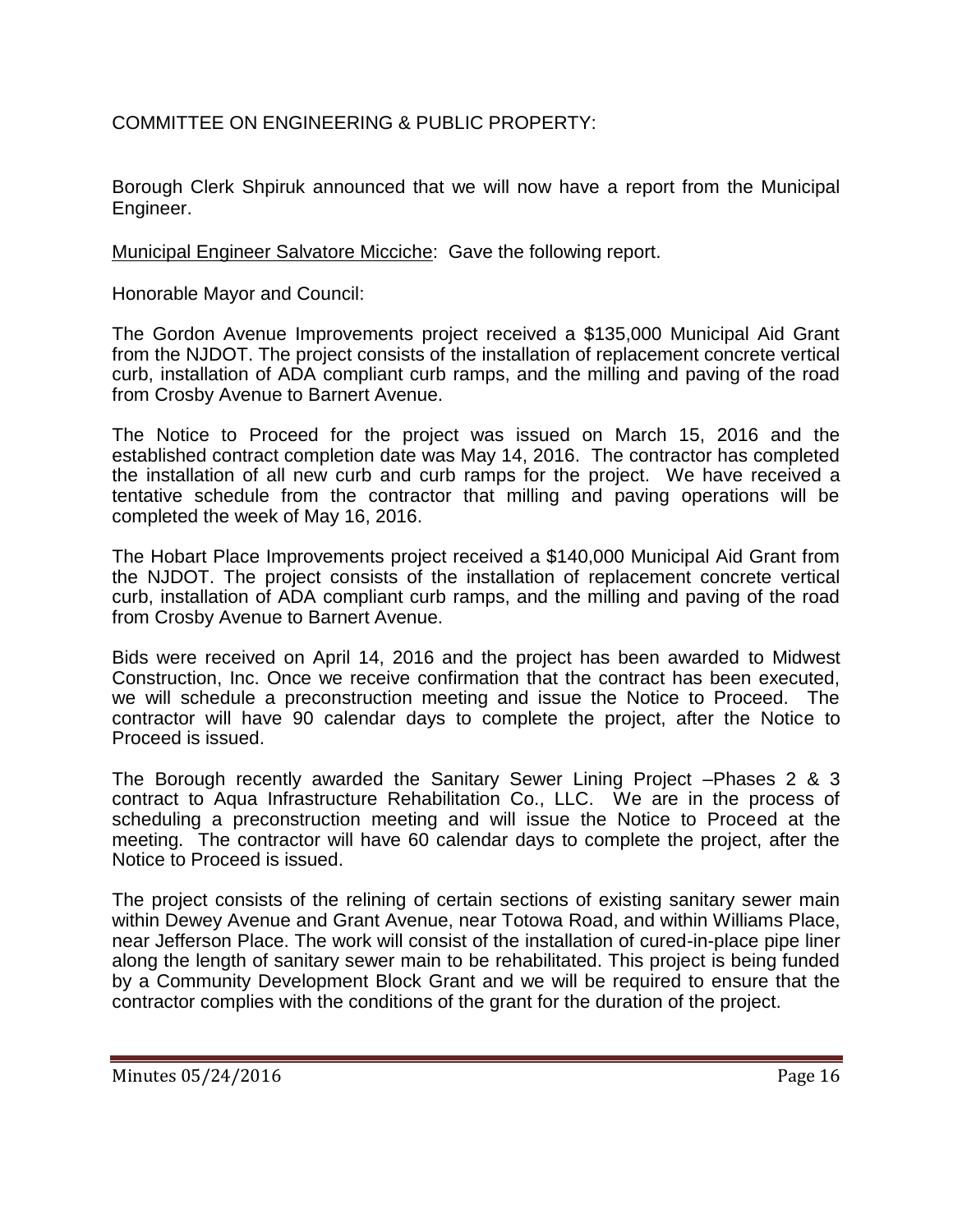There was a motion by Councilman Manzi, seconded by Councilwoman Martin to adopt the following Resolution Authorizing Smoke Testing For A Portion Of The Sanitary Sewer System. On roll call vote, all members of the Youth Week Council present voted in the affirmative.

# RESOLUTION NO. 77-2016

#### RESOLUTION AUTHORIZING SMOKE TESTING FOR A PORTION OF THE SANITARY SEWER SYSTEM

WHEREAS, the Borough of Totowa Sewer Department Superintendent has recommended that the Borough of Totowa initiate a Smoke Testing Program for Totowa's sanitary sewer system; and

WHEREAS, more specifically, the Superintendent has identified approximately 30,000 linear feet of sewer for smoke testing; and

WHEREAS, Flow Assessment Services, 840 Plumtry Drive, West Chester, Pennsylvania 19382 has submitted a proposal dated April 29, 2016 to perform the smoke testing services at a rate of \$0.35 per linear foot at a total cost of \$10,500.00, a copy of which is on file in the office of Borough of Totowa Municipal Clerk; and

WHEREAS, prior to initiating the Smoke Testing Program services, Flow Assessment Service crew leaders shall meet with local public safety authorities to establish a communication protocol, identify all residential and commercial structures and provide notice prior to any testing; and

WHEREAS, the Smoke Testing Program will include the smoke testing of 30,000 linear feet of sanitary sewer, a summary of findings, smoke testing log and shall identify any suspected inflow sources; and

WHEREAS, the Mayor and Council of the Borough of Totowa desire to establish a Smoke Testing Program for the Borough of Totowa sanitary sewer system and authorize the smoke testing services for the general health, safety and well-being of the residents of the Borough of Totowa; and

WHEREAS, pursuant to the applicable New Jersey State laws, the smoke testing services may be authorized without public bidding.

NOW, THEREFORE, BE IT RESOLVED, that the Mayor and Council of the Borough of Totowa do hereby accept the proposal submitted by Flow Assessment Services for smoke testing services to be performed on 30,000 linear feet of sanitary sewer in accordance with the rate set forth above and in the proposal.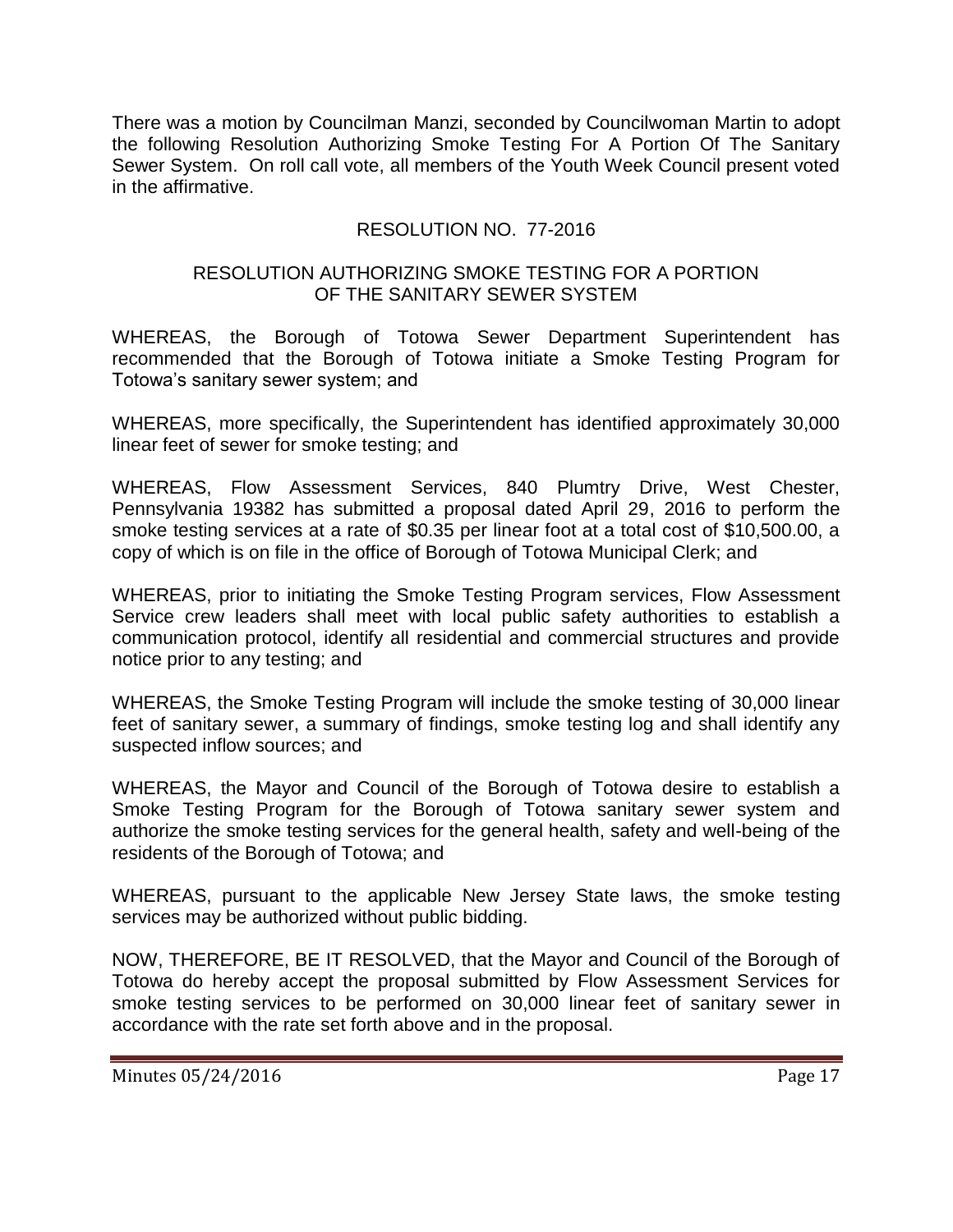BE IT FURTHER RESOLVED, that the Mayor and Council of the Borough of Totowa do hereby authorize Flow Assessment Services to provide the materials and perform the services set forth in their proposal.

There was a motion by Councilman Manzi, seconded by Councilwoman Martin to adopt the following Resolution Authorizing HVAC Preventative Maintenance Agreement. On roll call vote, all members of the Youth Week Council present voted in the affirmative.

# RESOLUTION NO. 78-2016

#### RESOLUTION AUTHORIZING HVAC PREVENTATIVE MAINTENANCE AGREEMENT

WHEREAS, the Borough of Totowa Department of Public Works ("DPW") Superintendent has recommended that the Borough of Totowa initiate a Preventative Maintenance Program for the HVAC systems located at various municipal owned buildings; and

WHEREAS, these buildings include the Borough of Totowa Municipal Complex, Community Center, DPW building, Fire Rescue Firehouse and Lincoln Avenue Firehouse; and

WHEREAS, 454 Mechanical, LLC, P.O. Box 562, Totowa, New Jersey 07511 has submitted a proposal to perform the HVAC preventative maintenance services for the sum of \$6,725.00, a copy of which is on file in the office of Borough of Totowa Municipal Clerk; and

WHEREAS, the Maintenance Program includes four maintenance visits per year as well as pressurized chemical cleaning of all air-conditioning equipment annually; and

WHEREAS, the Mayor and Council of the Borough of Totowa desire to establish an HVAC Preventative Maintenance Program for the Borough of Totowa municipal owned buildings; and

WHEREAS, pursuant to the applicable New Jersey State laws, the preventative maintenance services may be authorized without public bidding.

NOW, THEREFORE, BE IT RESOLVED, that the Mayor and Council of the Borough of Totowa do hereby accept the proposal submitted by 454 Mechanical, LLC for HVAC Preventative Maintenance services for the Borough of Totowa municipal owned buildings in accordance with their proposal.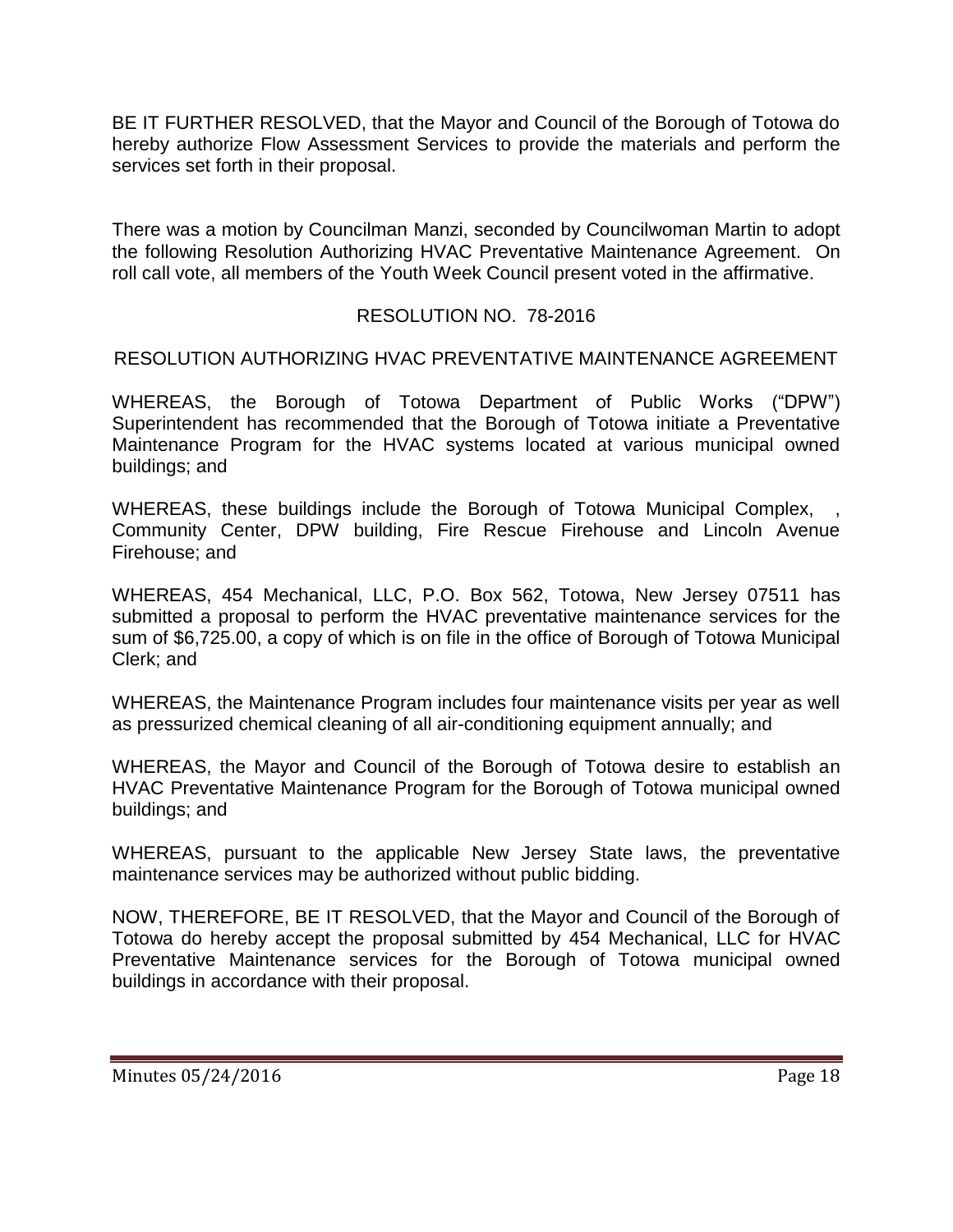BE IT FURTHER RESOLVED, that the Municipal Council of the Borough of Totowa does hereby authorize the Mayor and Municipal Clerk to execute any and all instruments.

COMMITTEE ON LIAISON & INSPECTION:

A letter was received from the PAL Executive Board requesting permission to donate and have planted two trees along with the installation of two plaques in honor of two residents who recently passed away and had been a part of and given so much to the PAL. There was a motion by Councilwoman Martin, seconded by Councilwoman Snyder to approve this request. On roll call vote, all members of the Youth Week Council present voted in the affirmative.

COMMITTEE ON LEGISLATIVE & ORDINANCES:

There was a motion by Councilwoman Snyder, seconded by Councilman Povolo to introduce on first reading and advertise for public hearing the following entitled ordinance. On roll call vote, all members of the Youth Week Council present voted in the affirmative.

# **ORDINANCE NO. 12-2015**

#### **A CAPITAL ORDINANCE AMENDING ORDINANCE NOS. 08-2012, 06-2013, 10-2013, 05-2014 AND 09-2015 APPROPRIATING AN ADDITIONAL \$101,066 FOR SEWER MAIN IMPROVEMENTS TO BE UNDERTAKEN BY THE BOROUGH OF TOTOWA AND TO APPROPRIATE AN ADDITIONAL \$101,066 FROM A COMMUNITY DEVELOPMENT BLOCK GRANT**

There being no further business to come before the Council, there was a motion by Councilman Katat, seconded by Councilman DiNardo that the meeting be adjourned. On roll call vote, all members of the Youth Week Council present voted in the affirmative.